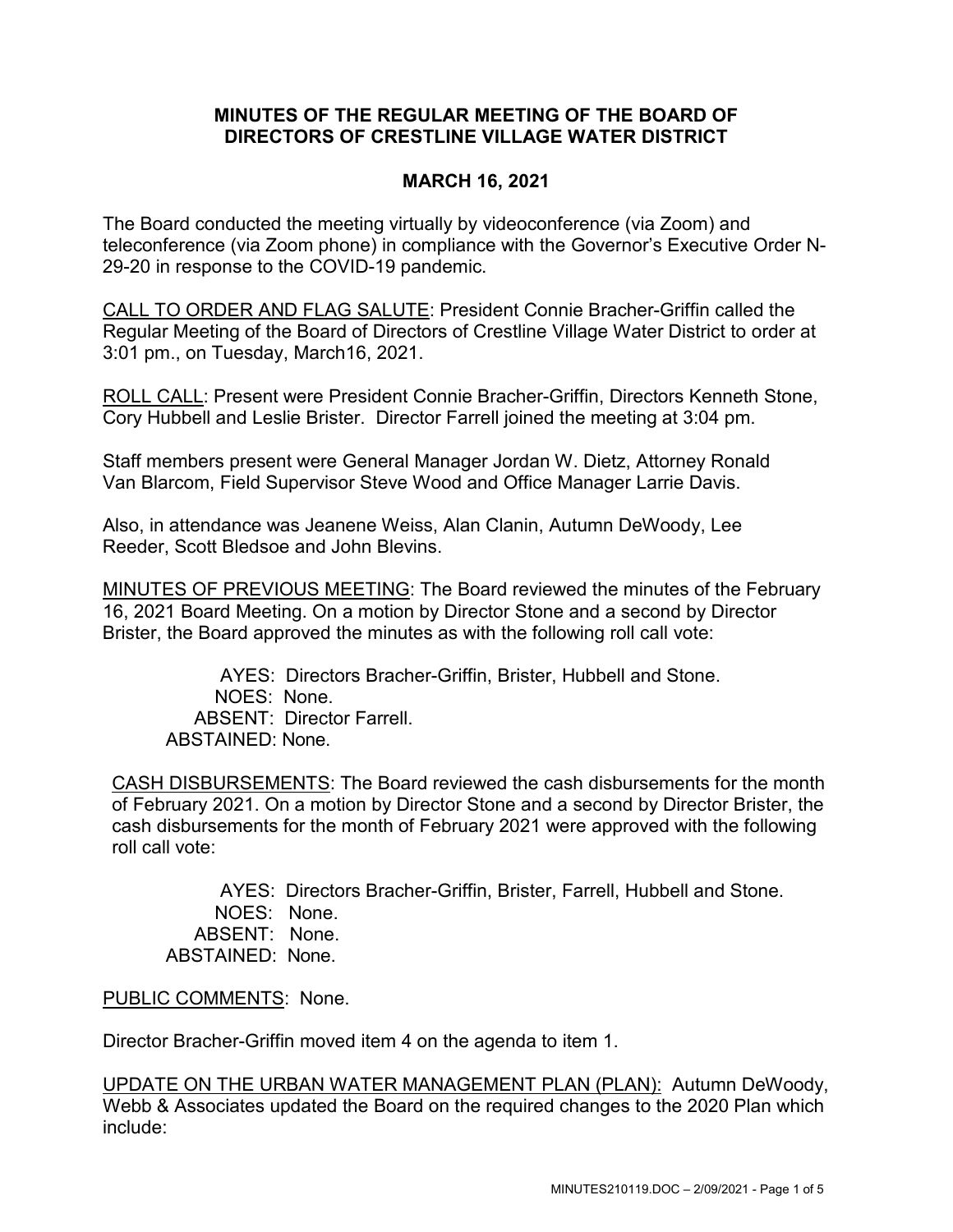- Climate change data.
- Energy use reporting.
- Water Storage Continuation Plan this plan is meant to be a pull-out, stand-alone plan which can be modified independently from the Urban Water Management Plan.
- Drought year assessment (now a 5 year plan instead of the previous 3 year plan).

Lee Reeder, Webb & Associates reported the District has provided 75-80% of the data required to complete the report. The Electronic Annual Report is still needed and some information from Crestline Sanitation District, Crestline-Lake Arrowhead Water Agency and County Planning.

Ms. DeWoody stated the Plan is due to the state of California by July 1, 2021. The State Guidebook has not yet been finalized. A finalized version is expected at the end of March and there may be some changes added. There are no penalties from the State if the Plan is not submitted by July 1, 2021 but the District would not be able to apply for state grants or loans until submitted.

Director Farrell asked if a screen check would be provided prior to the draft report. Ms. DeWoody stated yes there would be, but the intent is to expand the Plan not reinvent the wheel.

CONSIDER CUSTOMER DISPUTE DUE TO STOPPED METER; SCOTT BLEDSOE, ACCOUNT NO. 024-4384-00; 1020 VENUS WAY: Manager Dietz reviewed with the Board the District's Administrative Code Section 3.2.9.2 relating to "Non-Registering Meters".

"If a meter is found to be not registering, the charges for service shall be at the minimum monthly rate or based on the estimated consumption, whichever is greater. Such estimates shall be made from previous consumption for a comparable period or by such other method as is determined by the District and its decision shall be final."

This has been the District policy since 1982. Manager Dietz provided an overview of staff procedures for estimating consumption when a meter is not registering. The District estimates consumption for the time that meters are not registering by averaging previous water use at the property. In accordance with the estimated consumption, the total amount owed for water use at this property during the time that the meter was not registering is \$183.60.

Mr. Bledsoe stated he had renters in his property from 2013 until they vacated the property in June of 2020. Mr. Bledsoe said he began visiting the property again in November of 2020 after serving a term in prison. Mr. Bledsoe stated since the property was vacant from June – November there should be no consumption charges on the account. He believes the estimated consumption should be "zero" – no water used during that time period. He stated a consumer should not be charged for something that was not used. He offered to bring in his Edison bill to show no one was living at the property.

MINUTES210119.DOC – 2/09/2021 - Page 2 of 5 Director Stone stated the Board needs to follow District policy as stated in the Administrative Code. When meters don't register, the District has always estimated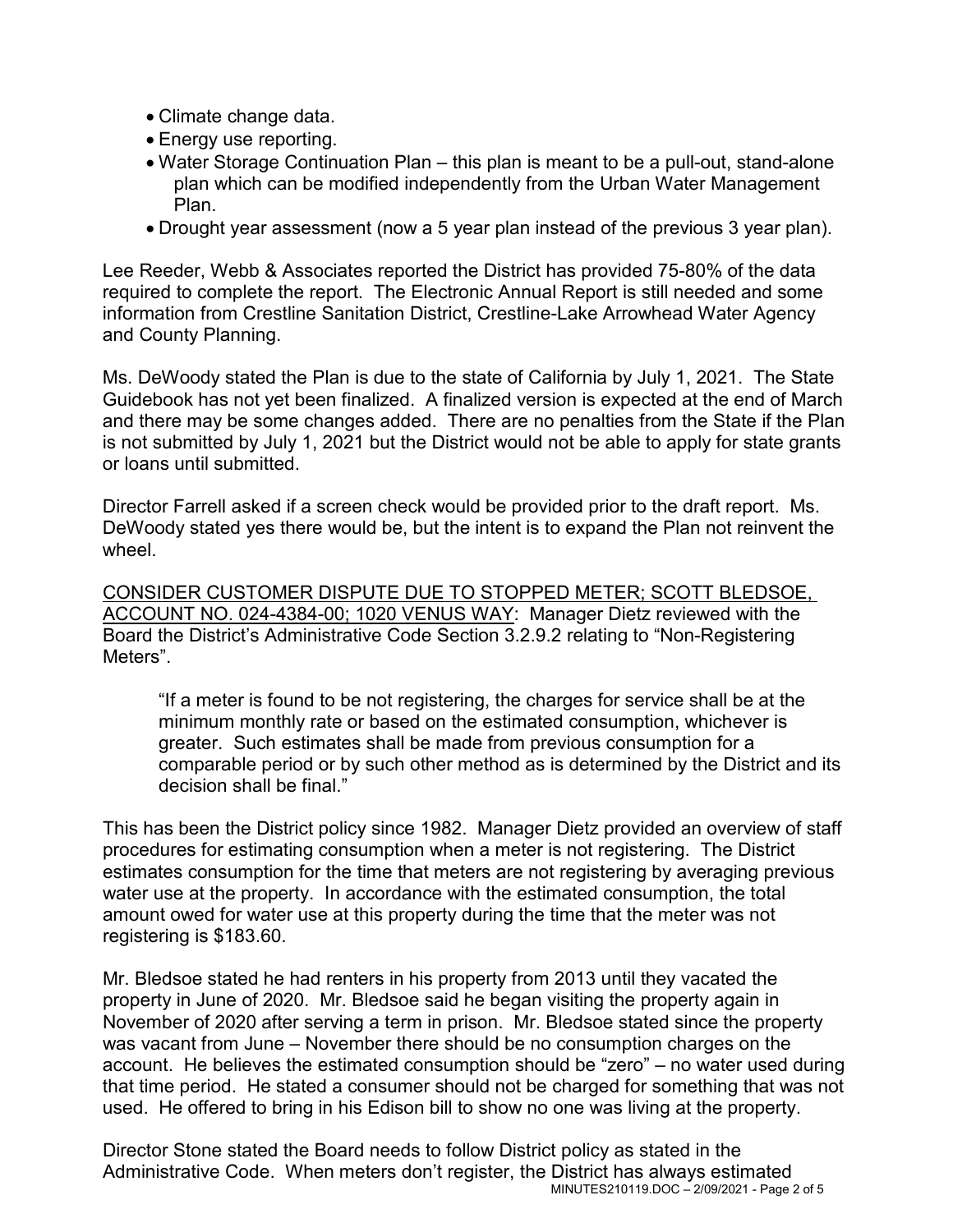consumption by averaging prior water use at the property. He felt that while an Edison bill might be some evidence of whether the property was vacant or not, the fact that the electric service and water service was left on indicated that some use was being made of the property. Director Stone made a motion to support Staff's proposed charges in the amount of \$183.60. The motion was seconded by Director Hubbell.

Director Farrell suggested the Board wait to make a decision until records could be provided to substantiate Mr. Bledsoe's claims. Director Bracher-Griffin stated she would be willing to consider postponing a decision until next month's meeting. Director Bracher-Griffin asked if Director Hubbell was willing to remove his second from the motion on the floor. Director Hubbell removed his second. Director Bracher-Griffin asked if Director Stone was willing to remove his motion on the floor. Director Stone did not remove his motion.

Manager Dietz stated that Mr. Bledsoe had already been asked to bring documentation supporting his statements to the board meeting. There was further discussion regarding the estimated consumption method used to determine the amount owed by Mr. Bledsoe due to the non-registering meter.

Director Hubbell reinstated his second to the original motion. On the following roll call vote the Board approved the proposed charges to Mr. Bledsoe's account in the amount of \$183.60:

AYES: Directors Brister, Hubbell and Stone. NOES: Directors Farrell and Bracher-Griffin. ABSENT: None. ABSTAINED: None.

Mr. Bledsoe was informed that the Board decision was final.

CONSIDER MAIN EXTENSION, DEAD END OF CHATEAU DRIVE: Manager Dietz reviewed with the Board his memo regarding the Chateau main extension. The main at the dead end of Chateau was washed out years ago in a flood. The road in this section has been completely rebuilt, including a substantial and secure retaining wall to prevent a washout in the future. The cost to complete this section of main and the addition of one hydrant is estimated to be \$40,000. Mr. Blevins urged the Board to approve this item. Mr. Blevins will be building on two of the ten lots affected.

On a motion by Director Stone and a second by Director Brister the Board approved the installation of an extension for the remaining portion of Chateau Drive with a cost estimated at \$40,000 with the following roll call vote:

AYES: Directors Bracher-Griffin, Brister, Farrell, Hubbell and Stone. NOES: None. ABSENT: None. ABSTAINED: None.

Mr. Blevins thanked the Board for approving the main extension. Director Bracher-Griffin asked when the work would be scheduled. Field Supervisor Wood thought the work would be scheduled for mid-summer and take approximately two weeks.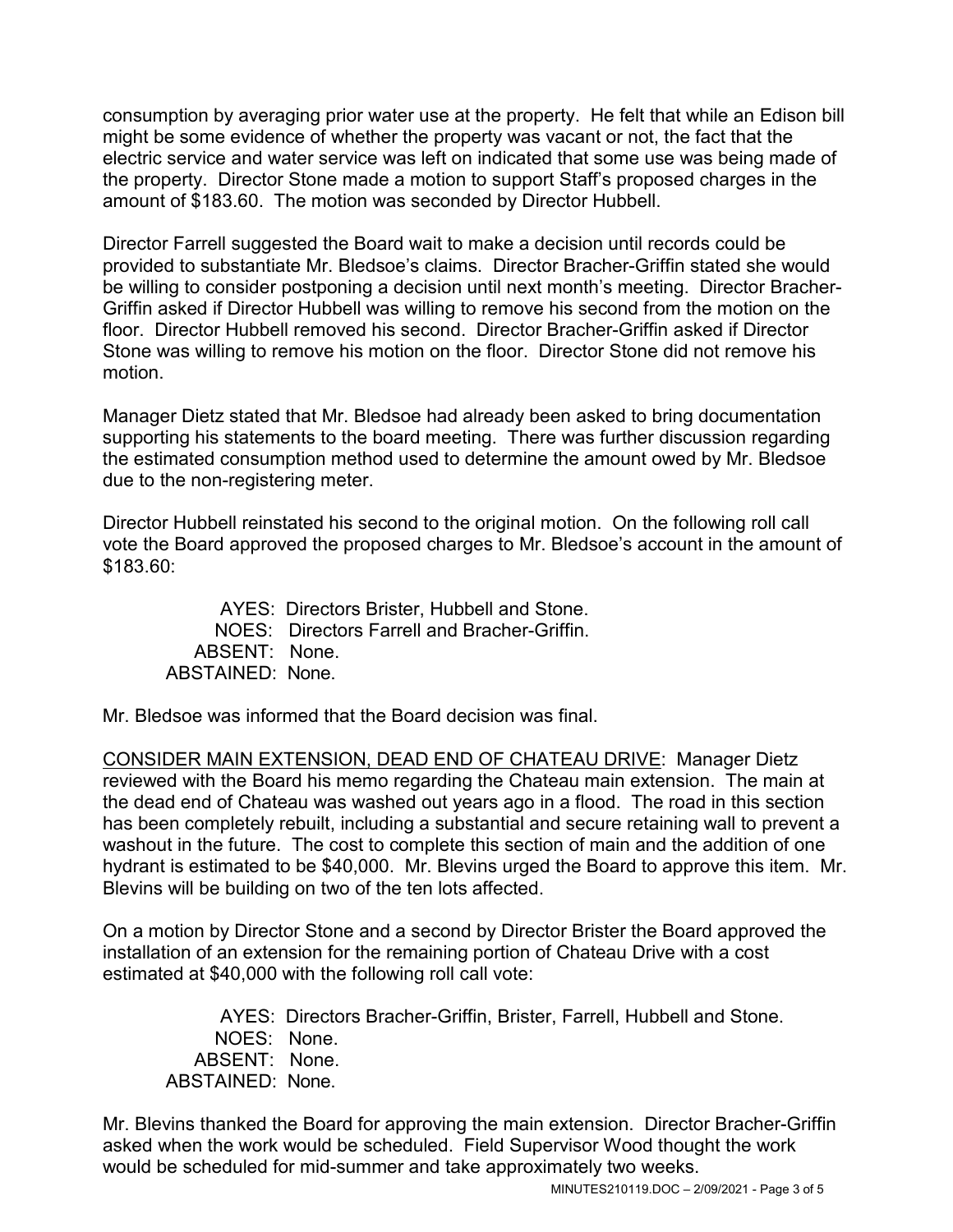REVIEW PRELIMINARY CASH BUDGET FOR FISCAL YEAR 2021-2022: Manager Dietz reviewed the preliminary cash budget with the Board. There was general discussion on budget items. The final budget will be brought to the Board for consideration at the April meeting.

CONSIDER ATTENDANCE AT ACWA/JPIA VIRTUAL SPRING CONFERENCE, MAY 12- 13, 2021: The Board discussed the benefits of attending the ACWA/JPIA virtual conferences. Topics to be covered during the conference have not yet been released. This item was tabled until the April Board meeting.

MANAGER'S REPORT/PROJECT UPDATE: Manager Dietz reported the District Administrative Office reopened on March 10, 2021 to walk in customers. Shields are in place at the front counter, a hand sanitizing station is available and signage indicating masks are required has been posted.

Manager Dietz and Attorney Van Blarcom continue to work on proposed changes to the personnel manual and administrative code.

Manager Dietz reported that staff continues to collect and provide necessary documents to Webb and Associates for the Urban Water Management Plan.

Manager Dietz reported field staff continue to replace MTUs as they reach their end of life. There are currently less than 200 MTUs needing replacement. Meter testing continues in-house by staff, providing certified results for the annual water audit. State regulations seem to have a focus on mainline replacement, largely targeting Asbestos-Concrete (AC) pipe. Our District has approximately 30% AC pipe in the system.

Electra Well is moving forward. When snow clears a site survey will be done and bids for building construction will be gathered.

Field staff were issued new uniforms. Office personnel will also be receiving new uniform shirts in the future.

Manager Dietz reported as of March 1, 2021, On-Call IT Consultants (OCITC) took ownership of the District IT. Since then improvements have been made to the phone system and software, printing issues have been resolved and productivity seems to be increasing.

Training continues in the office. The two new Customer Service Representatives continue to grow and both are showing understanding of District Policy and Procedure. Jeanene Weiss has begun Office Manager Training in preparation of Office Manager Davis' retirement.

Manager Dietz reported that after extended delays due to Resolution modification and COVID19 restrictions all banking documents have been completed allowing him to now sign all documents and checks. Manager Dietz's credit card has been shipped, however increases to District card limits were denied by California Bank